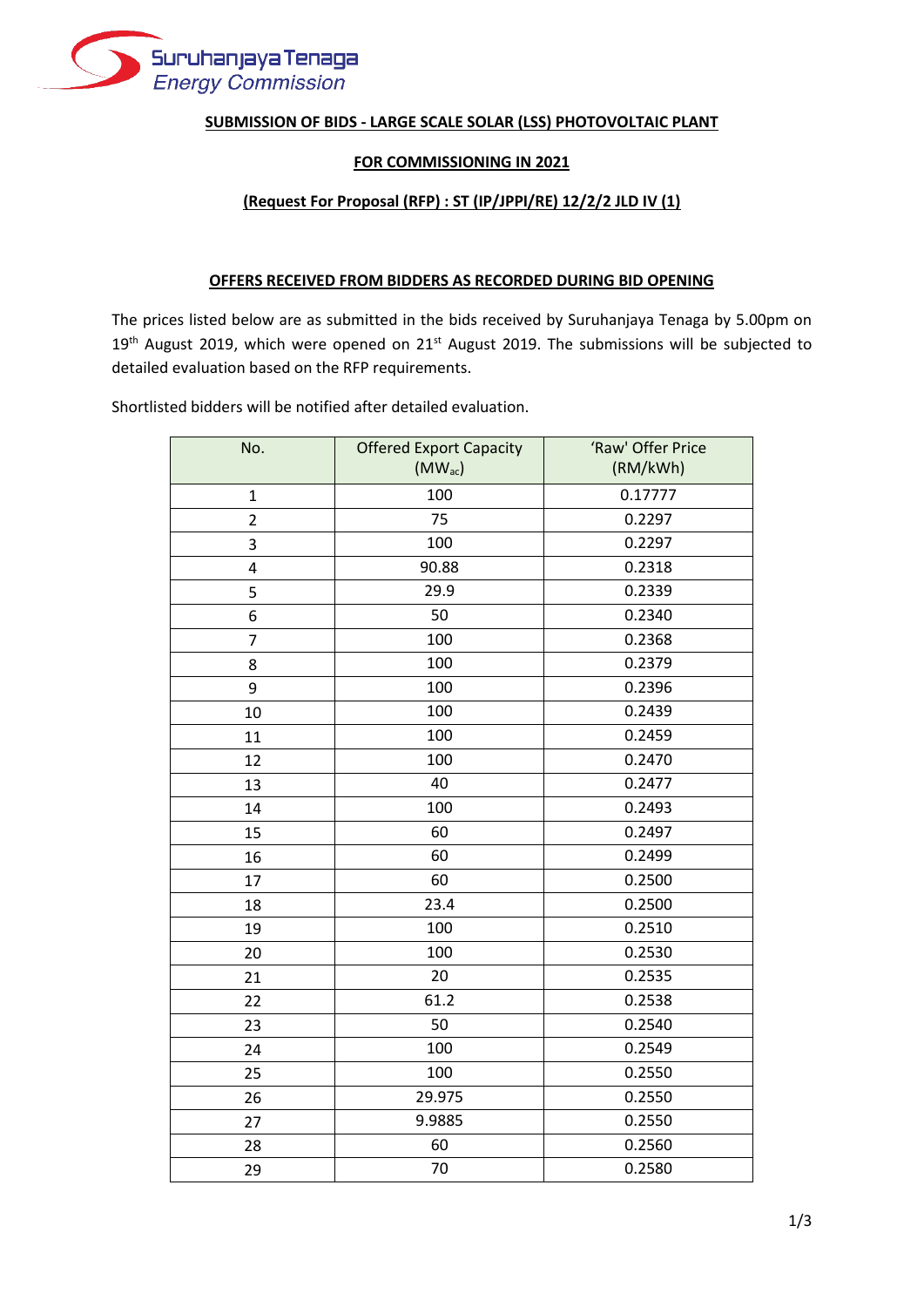| No. | <b>Offered Export Capacity</b> | 'Raw' Offer Price |
|-----|--------------------------------|-------------------|
|     | $(MW_{ac})$                    | (RM/kWh)          |
| 30  | 100                            | 0.2590            |
| 31  | 80                             | 0.2592            |
| 32  | 50                             | 0.2597            |
| 33  | 40                             | 0.2599            |
| 34  | 100                            | 0.2600            |
| 35  | 80                             | 0.2608            |
| 36  | 70                             | 0.2610            |
| 37  | $\overline{7}$                 | 0.2610            |
| 38  | 100                            | 0.2620            |
| 39  | 100                            | 0.2630            |
| 40  | 100                            | 0.2630            |
| 41  | 77                             | 0.2631            |
| 42  | 100                            | 0.2633            |
| 43  | 100                            | 0.2634            |
| 44  | 100                            | 0.2639            |
| 45  | 100                            | 0.2640            |
| 46  | 100                            | 0.2644            |
| 47  | 75                             | 0.2649            |
| 48  | 9.99                           | 0.2650            |
| 49  | 29.9                           | 0.2660            |
| 50  | 100                            | 0.2664            |
| 51  | 29.9                           | 0.2670            |
| 52  | 100                            | 0.2675            |
| 53  | 6.3                            | 0.2680            |
| 54  | 80                             | 0.2685            |
| 55  | 100                            | 0.2687            |
| 56  | 41.5                           | 0.2688            |
| 57  | 100                            | 0.2688            |
| 58  | 9                              | 0.2688            |
| 59  | 30                             | 0.2689            |
| 60  | 50                             | 0.2690            |
| 61  | 9.99                           | 0.2690            |
| 62  | 50                             | 0.2691            |
| 63  | 99                             | 0.2699            |
| 64  | 100                            | 0.2699            |
| 65  | 7.9984                         | 0.2700            |
| 66  | 100                            | 0.2720            |
| 67  | 72                             | 0.2727            |
| 68  | 53                             | 0.2738            |
| 69  | 100                            | 0.2738            |
| 70  | 70                             | 0.2745            |
| 71  | 100                            | 0.2748            |
| 72  | 15                             | 0.2750            |